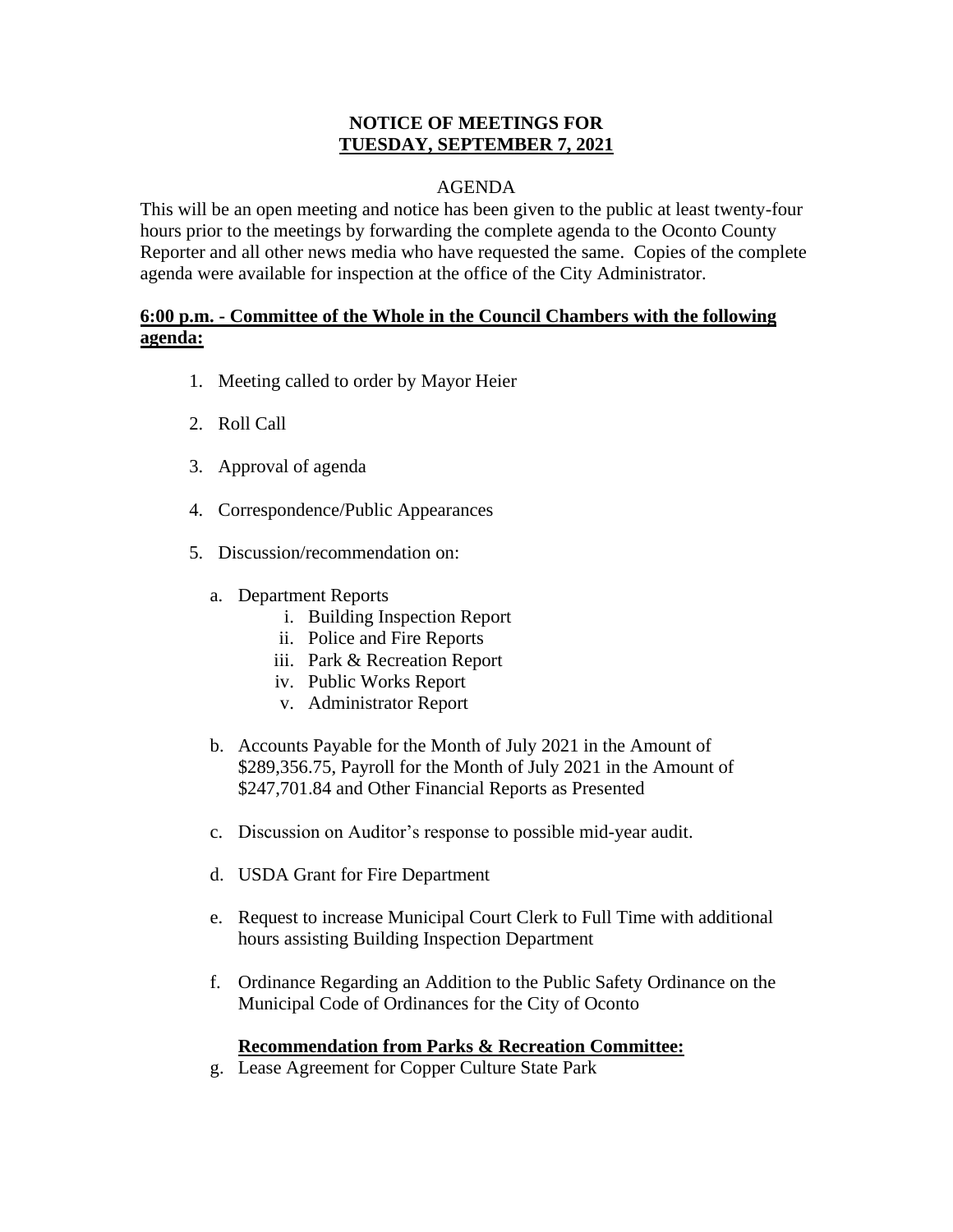#### **Recommendations from Harbor Commission:**

- h. Approval of Payments to Bob Erdman of EZ Dock Floating Dock Systems for Kayak/Canoe Launch in the Amount of \$29,223 and Floating Fishing Pier in the Amount of \$25,193
- i. Possible Use of \$10,000 out of Harbor Capital Improvements for Harbor Road Project

#### **Recommendation from Police and Fire Commission:**

- j. Approval of invoice from Nelson Tactical in the amount of \$3,360.42 for ballistic helmets (to be handed out at meeting)
- k. Approval of invoice from Rennert's Fire Equipment in the amount of \$16,874.66 for engine 1012 repairs (to be handed out at meeting)
- l. Discussion on Possible Purchase of New Ambulance

#### **Recommendation from Board of Public Works:**

- m. Approval of invoice from Belson Co. in the amount of \$27,039.98 for City of Oconto blue garbage bags.
- n. Approval of invoice from Home & Lighting in the amount of \$3,299.75 for solar street lighting on Harbor Rd.
- o. Approval of Pay Request #2 from Peterson Concrete Construction for Harbor Road (to be handed out at meeting)
- p. Approval of Pay Request #2 from Advance Construction for Splinter Causeway (to be handed out at meeting)
- 6. Committee may vote at approximately 7:00 p.m. to convene into Closed Session pursuant to notice duly given and as allowed by Wis. Stats. 19.85(1) (c) for discussion on personal matters for the following items:
	- i. Lt of Administration Position in Fire Department
	- ii. Other Personnel Matters
- 7. Committee may vote to reconvene into Open Session at approximately 7:30 p.m. pursuant to notice duly given and as allowed by Wis. Stat. 19.85 (2) for discussion/recommendation from Closed Session.
- 8. Action/Discussion on Matters from Closed Session
- 9. Adjourn

Dated this 30<sup>th</sup> day of August, 2021